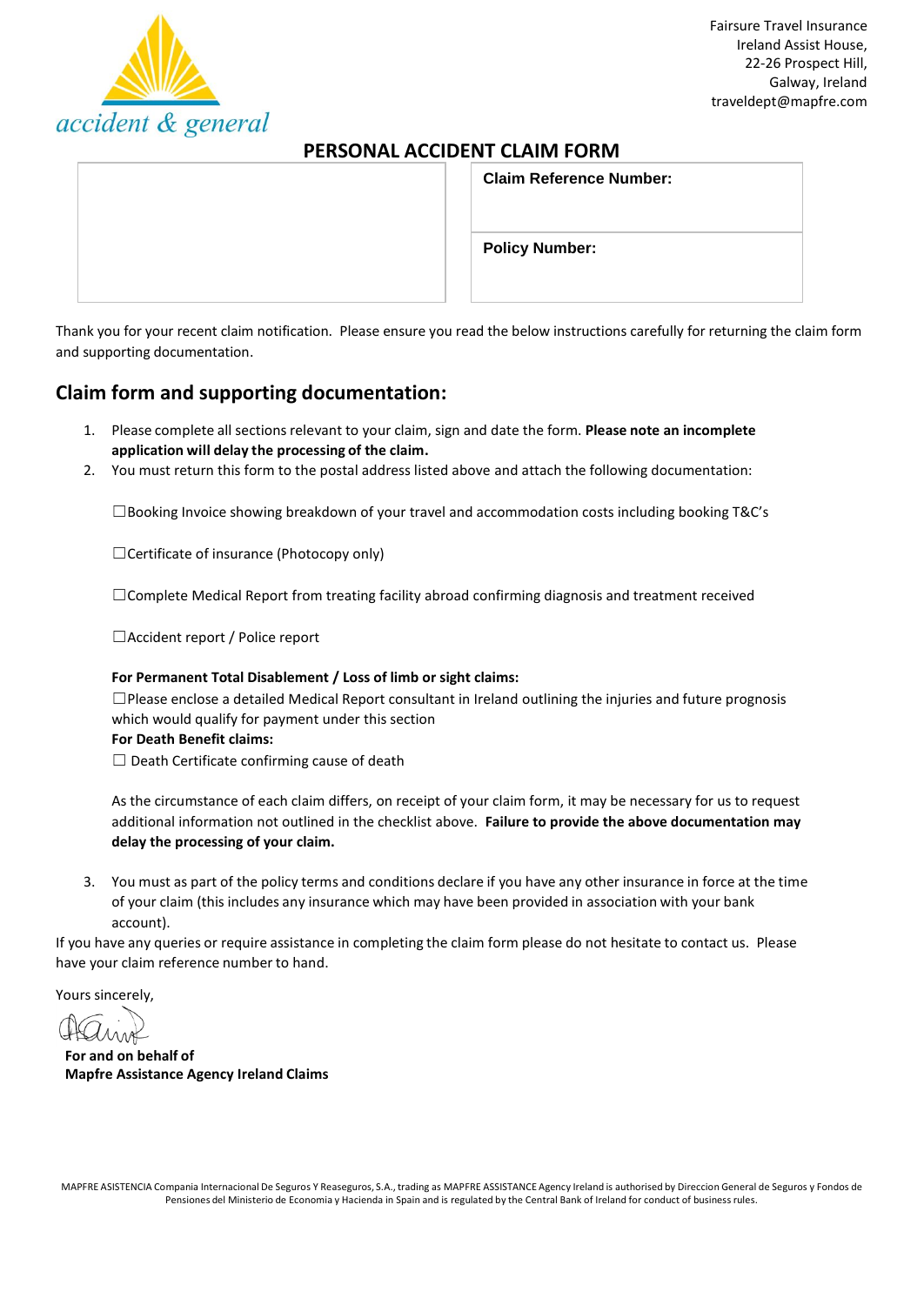

# **PERSONAL ACCIDENT CLAIM FORM**

#### **Claim Reference Number:**

**Policy Number:**

(Please see first page of claim form for your reference)

(Please see first page of claim form for your policy number)

## **DATA PROTECTION**

We will ask you to provide some specific information regarding the medical condition or injury giving rise you your claim, and also regarding current or past medical conditions for you and, where relevant, for your fellow travellers close relatives or close business associate. We will only use sensitive information for the specific purpose you provide it, including to validate and administer your claim, and to provide the services described in the policy. This may include sharing with service providers, and of you have travelled outside the European Economic Area 'EEA', it may be necessary for us to transfer your data and share with service providers outside the EEA/ Further information about how data is used and shared can be found on our privacy policy o[n www.mapfreassistance.ie/gdpr.](http://www.mapfreassistance.ie/gdpr)

You must ensure that you only provide sensitive information amount other people where you have the consent or legal right to do so.

## **Do you provide your consent for such use, transfer and sharing of the data you provide?**

Note, if you do not wish to provide consent, this prevents us from providing cover under the policy and we are hereby released from any liability for your claim.

# **SECTION A CLAIMANT DETAILS**

| Title:              | Gender:            |  |
|---------------------|--------------------|--|
| Forename:           | Surname:           |  |
| Date of Birth:      | Occupation:        |  |
| Address:            | Home Phone Number: |  |
|                     | Work Phone Number: |  |
|                     | Mobile Number:     |  |
|                     | Email Address:     |  |
| <b>TRIP DETAILS</b> |                    |  |
| Tour operator:      | Booking agent:     |  |
| Destination:        | Date trip booked:  |  |
| Departure date:     | Return date:       |  |

# **SECTION B**

 $\mathbf{r}$ 

### **ANY OTHER INSURANCE DETAILS:**

Travel Insurance policy? YES □NO□

Insurance with your bank account / bank card? YES  $\Box$  NO $\Box$ 

Any other insurance policy which may cover this loss? YES  $\Box$  NO $\Box$ 

If Yes to any of the above, please provide Company Name & Policy Number:

## **PREVIOUS CLAIMS HISTORY:**

| Have you made ANY insurance claim in the past 3 years? (If yes, please provide details below) |                      |                       | YES/NO  |
|-----------------------------------------------------------------------------------------------|----------------------|-----------------------|---------|
| Year                                                                                          | <b>Type Of Claim</b> | <b>Amount Claimed</b> | Company |

| Year | <b>Type Of Claim</b> | <b>Amount Claimed</b> | Company |
|------|----------------------|-----------------------|---------|
|      |                      |                       |         |
|      |                      |                       |         |
|      |                      |                       |         |

MAPFRE ASISTENCIA Compania Internacional De Seguros Y Reaseguros, S.A., trading as MAPFRE ASSISTANCE Agency Ireland is authorised by Direccion General de Seguros y Fondos de Pensiones del Ministerio de Economia y Hacienda in Spain and is regulated by the Central Bank of Ireland for conduct of business rules.